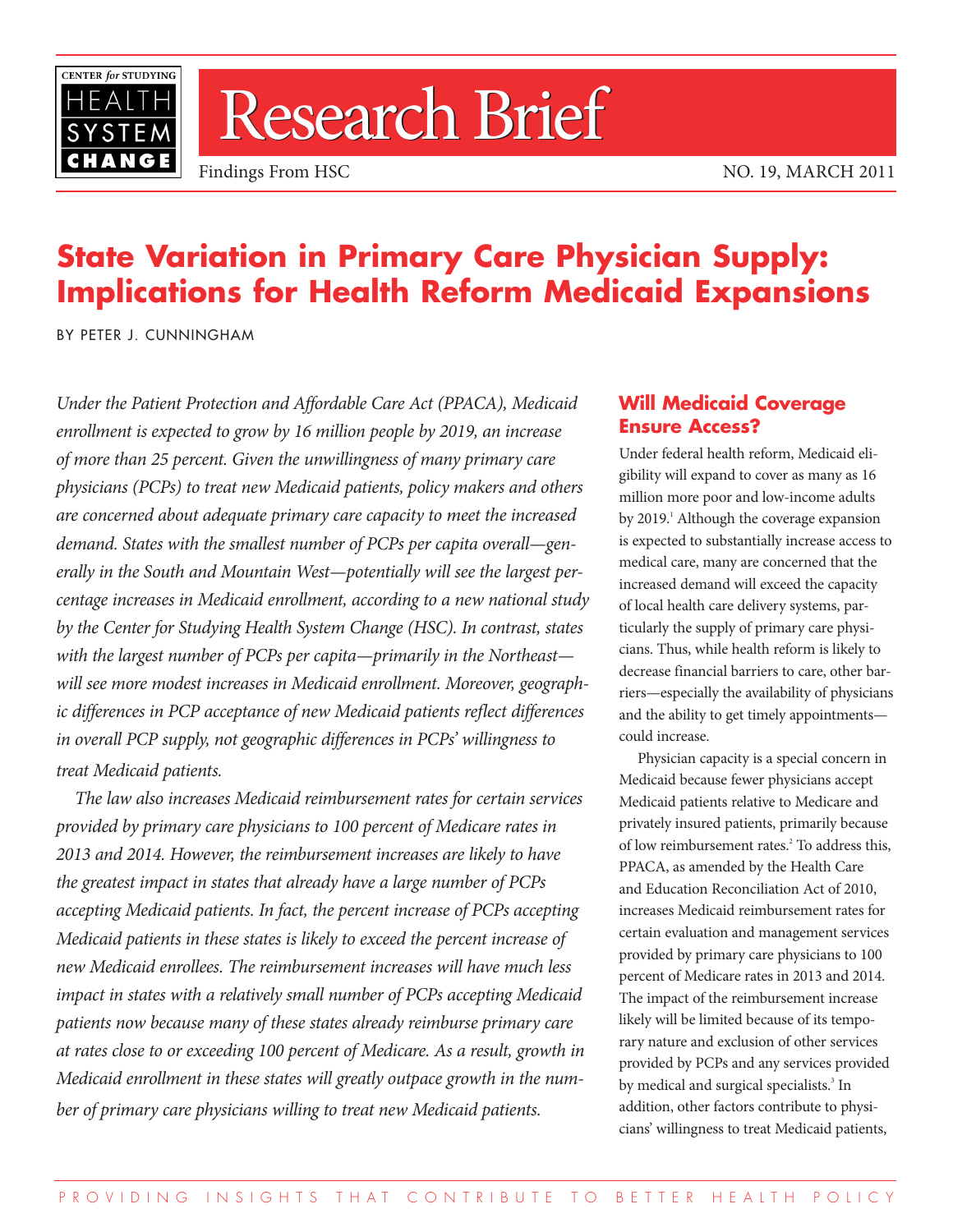

Potential problems with Medicaid physician capacity likely will vary considerably across states because of differences in states' overall physician supply and Medicaid reimbursement rates, which affect the number of physicians who accept Medicaid patients.

including delayed reimbursement, paperwork and high administrative burden, and low compliance among patients.<sup>4</sup>

Potential problems with Medicaid physician capacity likely will vary considerably across states because of differences in states' overall physician supply and Medicaid reimbursement rates, which affect the number of physicians who accept Medicaid patients.<sup>5</sup> In addition, states also differ in terms of the relative number of people currently enrolled in Medicaid, as well as the number of people who will gain Medicaid eligibility in 2014.<sup>6</sup> Ideally, states with the greatest increase in Medicaid enrollment would be the same states that experience the greatest increase in PCP capacity when reimbursement rates for primary care rise. Conversely, PCP shortages in some states will get much worse if there are large increases in Medicaid enrollment that outpace any gains in Medicaid PCP capacity.

The objective of this study was to examine state variation in Medicaid PCP supply, taking into account:

- the overall supply of PCPs in the state;
- the proportion of PCPs who accept Medicaid patients; and
- the number of nonelderly Medicaid enrollees in the state.

The study also examines how state variation in Medicaid PCP supply is likely to change after the eligibility expansions take place in 2014. The analysis takes into account both the potential number of new Medicaid enrollees in a state, as well as the potential increase in the number of PCPs accepting Medicaid patients when reimbursement rates for primary care services increase to 100 percent of Medicare. The key question is whether changes in Medicaid PCP supply are likely to be consistent with changes in Medicaid enrollment—in other words, will states with the

largest Medicaid enrollment increase also see the largest increases in Medicaid PCP supply?

### **How the Study Was Done**

Consistent with the definition used in the PPACA, primary care physicians are defined in this study to include physicians who specialize in general internal medicine, family practice or general pediatrics. The study classified states into three groups—low-, medium-, and high-PCP states—based on the ratio of PCPs to the nonelderly U.S. population in 2008, using the Health Resources and Services Administration (HRSA) Area Resource File. Low-, medium-, and high-PCP states were determined based on the distribution of the U.S. population into these groups (i.e. 25% of the U.S. population are in low-PCP states, and 25% are in high-PCP states).

Medicaid PCP supply in each state group is based on estimates of the percentage of PCPs reporting they were accepting all or most new Medicaid patients, using HSC's nationally representative 2008 Health Tracking Physician Survey (see Data Source and Methods). These percentages are then applied to the total number of PCPs in each of the three groups of states to obtain estimates of the total number of PCPs accepting Medicaid patients. A ratio of the number of Medicaid PCPs to the total number of Medicaid enrollees within each of the three groups is computed, using state estimates of the number of nonelderly persons enrolled in Medicaid for 2008 from Kaiser State Health Facts.

The effect of increasing Medicaid reimbursement rates on Medicaid PCP supply is based on a regression model that links state-level Medicaid reimbursement rates for primary care services (as a percentage of Medicare rates) to the physician survey data, and that also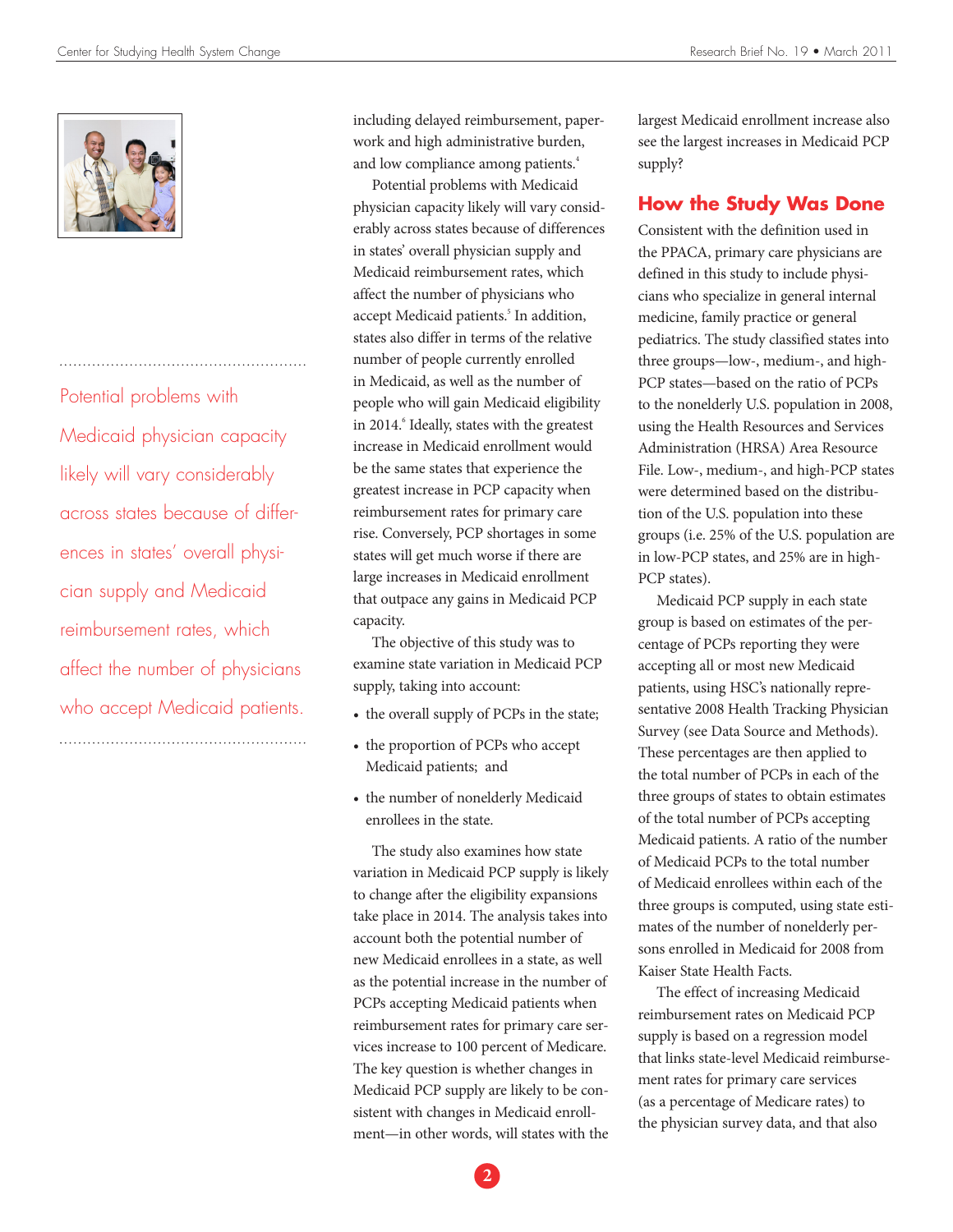#### **Data Source and Methods**

This Research Brief presents findings from the HSC 2008 Health Tracking Physician Survey, a nationally representative mail survey of U.S. physicians providing at least 20 hours per week of direct patient care. The sample of physicians was drawn from the American Medical Association (AMA) master file and included active, nonfederal, office- and hospital-based physicians. Residents and fellows were excluded, as well as radiologists, anesthesiologists and pathologists. The survey includes responses from more than 4,700 physicians, and the response rate was 62 percent. The sample used for this analysis includes 1,748 physicians who identified their primary specialty as general internal medicine, family practice or general pediatrics.

In addition, physicians who practice on staff at a hospital or in an emergency room were excluded from the sample, but physicians in an office-based practice owned by a hospital or academic medical center were included. Estimates from this survey should not be compared to estimates from HSC's previous Community Tracking Study physician surveys because of changes in the survey administration mode from telephone to mail, question wording, skip patterns, sample structure and population represented. More detailed information on survey content and methodology can be found at *www.hschange.org*.

*Classification of states based on the supply of primary care physicians*. States were initially classified into three groups based on their overall number of nonfederal PCPs relative to the size of the nonelderly population in 2008. Consistent with the definition used in the PPACA, PCPs include physicians who indicate their specialty as general internal medicine, family practice or general pediatrics. Thresholds for determining low-, medium-, and high- PCP-supply states are based on the distribution of the U.S. population. LowPCP states comprise approximately 25 percent of the U.S. population, while high-PCP states comprise another 25 percent of the population. Medium-PCP states comprise about half of the U.S. population. Information on state-level-PCP supply for 2008 is based on the Area Resource File maintained by HRSA.

Medicaid PCP supply within each of the three groups was based on estimates of the percentage of PCPs who reported that they were accepting all or most new Medicaid patients in the 2008 Health Tracking Physician Survey. The survey does not permit state-specific estimates of the percentage of physicians accepting most or all new Medicaid patients. However, the sample of physicians is representative of the nation and groups of states, including the low-, medium-, and high-PCP states as previously defined. Estimates of Medicaid acceptance within each of the groups reflect the weighted average for that group.

The percentage of PCPs accepting Medicaid patients based on the survey data is then applied to the total number of PCPs within each group (as previously described) to obtain the total number of PCPs accepting Medicaid patients. A ratio of the number of Medicaid PCPs (i.e. PCPs accepting Medicaid patients) to the total number of Medicaid enrollees within each of the three groups is computed, using state estimates of the number of nonelderly persons enrolled in Medicaid for 2008 from Kaiser State Health Facts.

*Increase in Medicaid acceptance by PCPs based on increase in reimbursement rates.* Determining the potential increase in the number of PCPs accepting Medicaid patients when reimbursement is increased to 100 percent of Medicare is based on multivariate regression analysis. Consistent with prior research, the regression model assumes that willingness to accept all or most new Medicaid patients on the part of PCPs is a function of statelevel Medicaid reimbursement rates for

primary care services (as a percentage of Medicare rates) as well as other physician, practice and patient characteristics; the relative size of the Medicaid population in the state; and health care market factors (see Supplementary Tables 1 and 2 for a complete set of variables and results).<sup>7</sup> The results for the effect of state-level Medicaid reimbursement rates for primary care services are then used to simulate the marginal percentage point increase in Medicaid acceptance for each of the three PCP-supply groups assuming that Medicaid reimbursement rates for primary care services are equal to Medicare.<sup>8</sup>

For example, to simulate the effect of increasing reimbursement rates to 100 percent of Medicare in low-PCP states, the difference between 100 percent and the current average reimbursement rate for low-PCP states (81.6 percent) is applied to the regression coefficient for Medicaid reimbursement rate (0.214). The result reflects the percentage point increase in Medicaid acceptance rates (3.9) among PCPs in low-PCP states if Medicaid reimbursement rates were increased to 100 percent of Medicare. The simulated percent of PCPs accepting Medicaid patients is then applied to the total number of PCPs in low-PCP states to derive an estimate of the number of PCPs accepting Medicaid if reimbursement rates were increased to 100 percent of Medicare.

Estimates of the effects of reimbursement on Medicaid acceptance are computed for all PCPs—general internal medicine, family practice and pediatricians—and with pediatricians excluded. Since the vast majority of the new Medicaid enrollees under the eligibility expansions will be adults, it's important to assess the effects of reimbursement changes after excluding pediatricians. Estimates of the change in Medicaid eligibility and enrollment after implementation of the PPACA are based on projections by the Urban Institute.<sup>9</sup>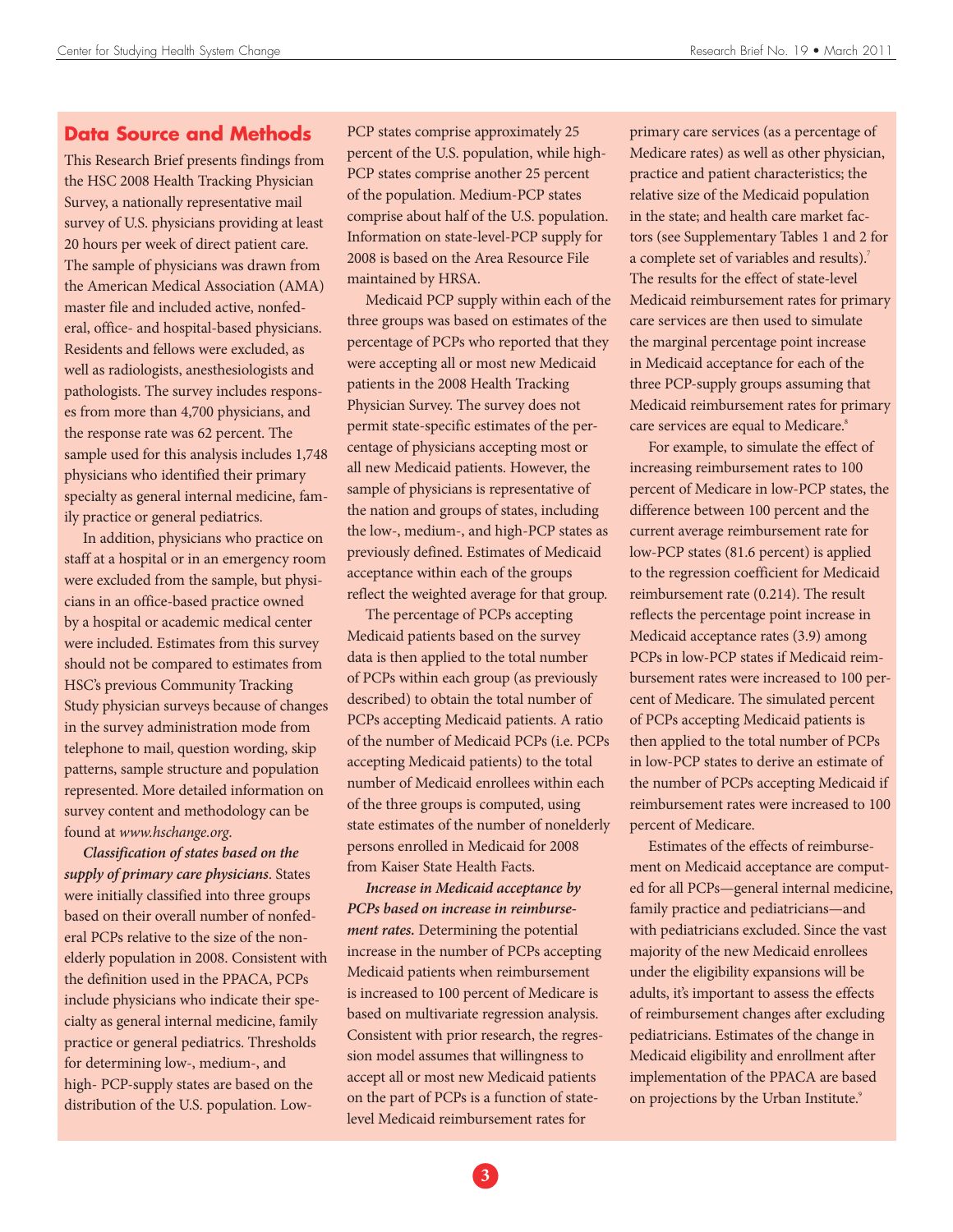#### **Figure 1 State Variation in the Supply of Primary Care Physicians (PCPs)**



*Source: Health Resources and Services Administration 2008 Area Resource File*

accounts for other differences in physician and patient characteristics and health care market factors. The regression model is used to simulate the percent of PCPs who would accept all or most new Medicaid patients if reimbursement levels were equal to 100 percent of Medicare. These simulated percentages are then applied to the total number of PCPs within each state group to estimate the potential impact of Medicaid reimbursement increases on Medicaid PCP supply.

## **Geographic Variation in PCP Supply**

Primary care physician supply varies considerably by region of the country. States with the highest levels of PCP supply relative to the population—are concentrated almost entirely in the Mid-Atlantic and Northeast, while states with the lowest PCP supply are concentrated largely in the South and Mountain West (see Figure 1). In part, this reflects the higher levels of PCP supply in urban areas—which are more prevalent in the Northeast—while small towns and rural areas are more prevalent in southern and western states.

Low- and high-PCP states also vary by state Medicaid program characteristics. Importantly, Medicaid reimbursement rates for primary care—as a percentage of Medicare rates—are much higher on average in low-PCP states (81.6%) compared to high-PCP states (54.8%) (see Table 1). The low-PCP states include six—Idaho, Oklahoma, Wyoming, Alaska, North Carolina and Arizona—with reimbursement rates that are 95 percent of Medicare or higher.

Currently, there is little or no difference between high- and low-PCP states in terms of the proportion of the nonelderly population enrolled in Medicaid, despite the fact that low-PCP states have a higher proportion of poor and low-income persons (less than 133% of poverty) compared to high-PCP states. Low-PCP states tend to have more restrictive Medicaid eligibility, as exemplified by the fact that only one—Arizona—currently allows Medicaid eligibility for at least some parents or childless adults with incomes above 100 percent of poverty. By contrast, all but one—Pennsylvania—of the high-PCP states have expanded Medicaid eligibility

up to or beyond 100 percent of poverty to at least some parents or childless adults. Low-PCP states also tend to have more uninsured residents and fewer privately insured persons.

## **Acceptance of New Medicaid Patients**

Nationally, 42 percent of primary care physicians were accepting all or most new Medicaid patients in 2008 (see Table 2).This is considerably lower than the 61 percent of PCPs accepting all or most new Medicare patients and the 84 percent accepting all or most privately insured patients. On average, there is no variation in Medicaid acceptance rates among PCPs depending on the overall level of PCP supply in the state. This is unexpected given that low-PCP states have substantially higher Medicaid reimbursement for primary care on average compared to high-PCP states.

 Lack of variation in PCP acceptance of new Medicaid patients among the three groups of states reflects two factors:

- reimbursement rates have a relatively modest effect on PCP participation in Medicaid when accounting for other differences in physician and practice characteristics, and;
- there are a number of other factors, such as practice type and ownership, that increase Medicaid participation among PCPs, and some of these factors are more prevalent in states with high-PCP supply.

Regression analysis is used to examine the effects of Medicaid reimbursement rates on PCP acceptance of Medicaid patients, while accounting for differences in physician practice, patient and health care market characteristics. These results show that higher Medicaid reimbursement rates are associated with a greater probability of PCPs accepting all or most new Medicaid patients, although the effects are relatively modest. For PCPs, a 10-percentage point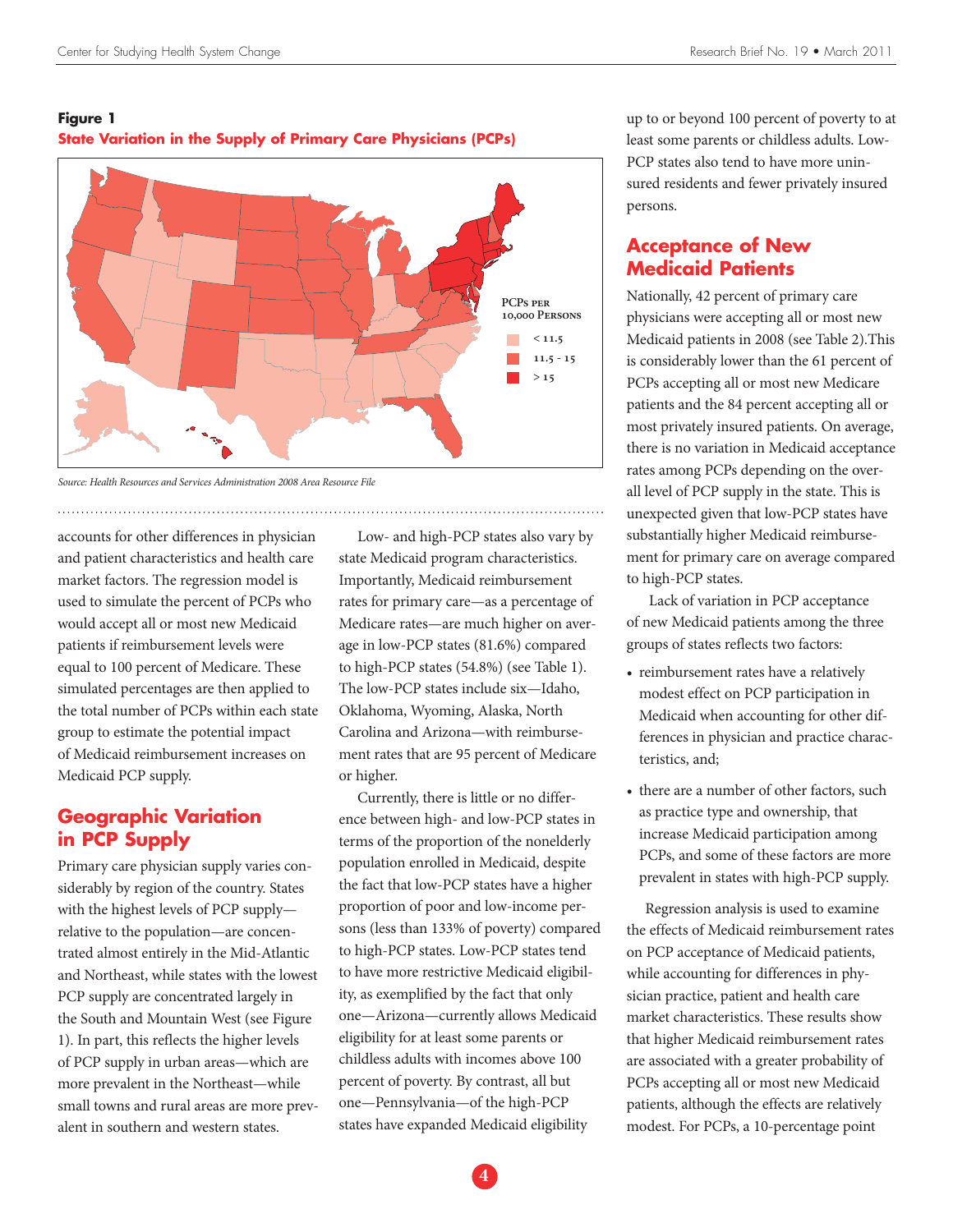increase in the Medicaid/Medicare fee ratio for primary care is associated with only a 2.1-percentage-point increase in PCP Medicaid patient acceptance (see Table 3). Excluding pediatricians, the effect of reimbursement on Medicaid acceptance is slightly higher.

The modest effect of Medicaid reimbursement levels reflect in part the importance of other factors that affect PCP decisions to accept Medicaid patients. For example, independent of reimbursement levels, acceptance of Medicaid patients is more likely among male PCPs; those practicing in hospitals and academic medical centers rather than solo or group practices; those employed by their practices vs. being full or part owners of their practices; and PCPs practicing in lower-income and rural areas. Some of these factors offset low reimbursement rates because they are more prevalent in states with higher-PCP supply, such as the percentage of PCPs who are affiliated with academic medical centers and hospitals.

Even if PCPs were similar on these other factors, Medicaid acceptance would only be modestly higher in low-PCP states (i.e. states that have higher reimbursement levels). In other words, if PCPs in low-supply states were similar to PCPs in high-supply states on all measured factors other than level of reimbursement, Medicaid acceptance would be 5.7 percentage points higher in low-PCP states compared to high-PCP states.<sup>10</sup>

## **State Differences in Relative Supply of Medicaid PCPs**

Combining data on the number of PCPs with the percentage accepting Medicaid patients within each of the three groups of states shows that there are 38.2 PCPs accepting Medicaid patients for every 10,000 nonelderly enrollees in high-PCP states, compared to 22.9 PCPs in low-PCP states. In other words, Medicaid PCP supply is 1.67 times higher in high-supply

#### **Table 1**

#### **Characteristics of States' Primary Care Physician (PCP) Supply**

|                                                                    |                        | <b>LEVEL OF PCP SUPPLY IN STATE</b> |               |       |
|--------------------------------------------------------------------|------------------------|-------------------------------------|---------------|-------|
|                                                                    | <b>OVERALL</b><br>U.S. | Low                                 | <b>MEDIUM</b> | Ніgн  |
| Average PCP Supply per 10,000<br>Nonelderly Persons in State, 2008 | 12.8                   | 9.8                                 | 12.7          | 16.5  |
| Average Medicaid/Medicare Fee Ratio<br>for Primary Care, 2008      | 66.2%                  | 81.6%                               | 64.3%         | 54.8% |
| Low-Income Population<br>$(<$ 133% of poverty)                     | 24.7%                  | 26.9%                               | 23.3%         | 22.3% |
| Nonelderly Enrolled in Medicaid                                    | 16.8%                  | 17.0%                               | 16.3%         | 17.6% |
| Nonelderly Adults Enrolled in Medicaid                             | 10.5%                  | 9.3%                                | 10.2%         | 12.3% |
| Nonelderly Who are Uninsured                                       | 16.8%                  | 20.1%                               | 16.5%         | 12.6% |
| Nonelderly with Private Insurance                                  | 63.1%                  | 58.9%                               | 63.8%         | 67.7% |

Notes: States are classified based on the number of nonfederal PCPs per 10,000 nonelderly persons. Low-supply states have less than 11.5 PCPs per 10,000 nonelderly persons; medium-supply states have between 11.5 and 15; high-supply states have more than 15. The definition of primary care physician includes those with specialties in general internal medicine, family practice and general pediatrics derived from the Health Resources and Services Administration 2008 Area Resource File.

*Sources: (1) Level of PCP supply in state based on the 2008 Health Resources and Services Administration Area Resource File; (2) average Medicaid/Medicare fee ratio is derived from Zuckerman, Stephen, et al., "Trends In Medicaid Physician Fees, 2003-2008,"*  Health Affairs, *Web exclusive (April 28, 2009); (3) all other estimates obtained through Kaiser State Health Facts Online Database (*www.statehealthfacts.org*).*

#### **Table 2**

#### **Acceptance of New Patients by Level of Primary Care Physician (PCP) Supply in the State**

|                                         |                        | LEVEL OF PCP SUPPLY IN STATE |               |             |  |  |  |
|-----------------------------------------|------------------------|------------------------------|---------------|-------------|--|--|--|
|                                         | <b>OVERALL</b><br>U.S. | Low                          | <b>MEDIUM</b> | <b>HIGH</b> |  |  |  |
| PCPs Accepting All or Most New Patients |                        |                              |               |             |  |  |  |
| Medicaid                                | 41.5%                  | 39.6%                        | 42.6%         | 40.9%       |  |  |  |
| Medicare                                | 61.4                   | 56.9                         | $64.2*$       | 60.1        |  |  |  |
| Privately Insured                       | 84.2                   | 85.4                         | 85.3          | $80.6*$     |  |  |  |

\* Difference with low-PCP states is statistically significant at .05 level.

Notes: States are classified based on the number of nonfederal PCPs per 10,000 nonelderly persons. Low-supply states have less than 11.5 PCPs per 10,000 nonelderly persons; medium-supply states have between 11.5 and 15; high-supply states have more than 15. The definition of primary care physician includes those with specialties in general internal medicine, family practice and general pediatrics derived from the Health Resources and Services Administration 2008 Area Resource File.

*Source: HSC 2008 Health Tracking Physician Survey*

states compared to low-supply states (see Table 4). Since there is little variation in Medicaid acceptance rates among PCPs across the three groups, this difference is almost entirely a result of differences in the overall supply of PCPs.

However, these differences are narrowed considerably when focusing only on Medicaid PCP capacity for nonelderly adults—excluding pediatricians and children less than age 18 from the calculations. Medicaid physician supply for adults is 1.16 times higher in high-PCP states compared to low-PCP states and is highest in medium-PCP states (57.3 PCPs per 10,000 nonelderly adult Medicaid enrollees). The smaller difference when including only adult Medicaid enrollees reflects the larger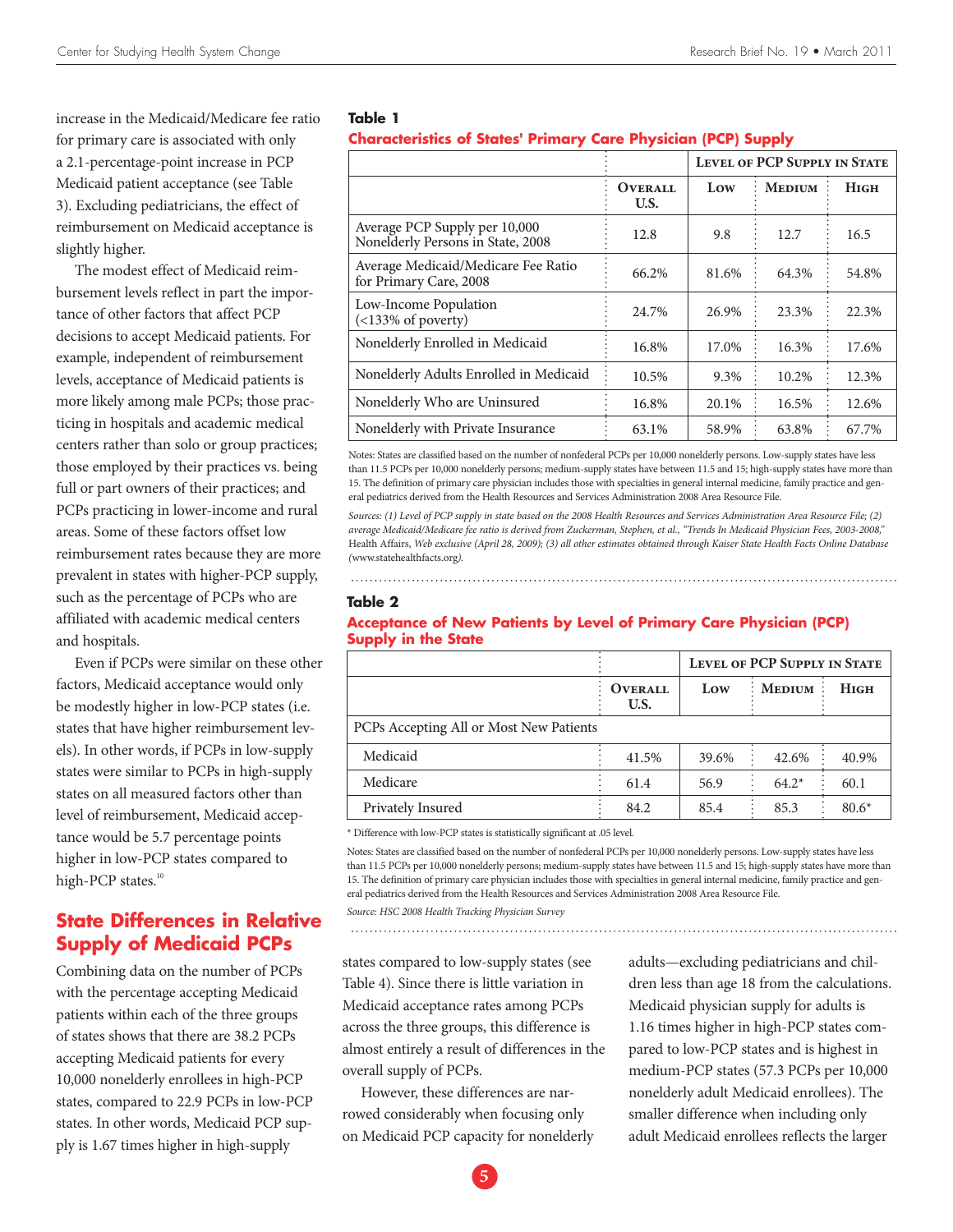#### **Table 3**

#### **Effect of Medicaid Reimbursement on Primary Care Physicians' (PCPs) Acceptance of New Medicaid Patients**

|                                                                                                                                                              | <b>ALL PCPS</b><br>(INCLUDING<br>PEDIATRICIANS) <sup>1</sup> | <b>PCPs</b><br>(EXCLUDING<br>$\frac{1}{2}$ PEDIATRICIANS) <sup>1</sup> |
|--------------------------------------------------------------------------------------------------------------------------------------------------------------|--------------------------------------------------------------|------------------------------------------------------------------------|
| PCPs accepting all or most new Medicaid<br>patients                                                                                                          | 41.5%                                                        | 38.5%                                                                  |
| Percentage point increase in Medicaid accep-<br>tance if the Medicaid/Medicare fee ratio<br>increased 10 percentage points                                   | 2.1                                                          | 2.4                                                                    |
| Percentage point difference in Medicaid<br>acceptance between low-PCP states and<br>high-PCP states attributable to differences in<br>Medicaid reimbursement | 5.7                                                          | 6.3                                                                    |

Notes: Estimates are based on OLS regression that controls for other physician characteristics, physician practice characteristics, patient mix and revenue, health system and market characteristics, and other state characteristics. See Supplementary Tables 1 and 2 for more detailed description of variables used in the regression analysis and presentation of full regression results.

<sup>1</sup> Medicaid/Medicare fee ratio is based on primary care services for PCPs.

*Sources: Data on individual physicians (including acceptance of new Medicaid patients) based on HSC's 2008 Health Tracking Physician Survey. State-level Medicaid/Medicare fee ratio based on Zuckerman, Stephen, et al., "Trends In Medicaid Physician Fees, 2003-2008,"* Health Affairs*, Web exclusive (April 28, 2009).*

#### **Table 4**

#### **Supply of Primary Care Physicians (PCPs) Accepting Medicaid**

|                                                                              |                        | <b>LEVEL OF PCP SUPPLY IN STATE</b> |               |             |  |  |  |
|------------------------------------------------------------------------------|------------------------|-------------------------------------|---------------|-------------|--|--|--|
|                                                                              | <b>OVERALL</b><br>U.S. | Low                                 | <b>MEDIUM</b> | <b>HIGH</b> |  |  |  |
| Number of PCPs Accepting Medicaid per 10,000 Medicaid Enrollees <sup>1</sup> |                        |                                     |               |             |  |  |  |
| All Nonelderly, includes Pediatricians                                       | 31.7                   | 22.9                                | 33.1          | 38.2        |  |  |  |
| Nonelderly Adults, excludes<br>Pediatricians                                 | 53.2                   | 43.8                                | 57.3          | 50.7        |  |  |  |
| <b>Change After Reform</b>                                                   |                        |                                     |               |             |  |  |  |
| Change in Medicaid Enrollment <sup>2</sup>                                   | 27.4%                  | 38.2%                               | 28.2%         | 15.3%       |  |  |  |
| Change in PCPs Accepting Medicaid<br>Patients <sup>3</sup>                   |                        |                                     |               |             |  |  |  |
| <b>Including Pediatricians</b>                                               | 17.6%                  | 9.8%                                | 18.1%         | 23.5%       |  |  |  |
| <b>Excluding Pediatricians</b>                                               | 20.8%                  | 11.8%                               | 20.6%         | 29.8%       |  |  |  |

Notes: States are classified based on the number of nonfederal PCPs per 10,000 nonelderly persons. Low-supply states have less than 11.5 PCPs per 10,000 nonelderly persons; medium-supply states have between 11.5 and 15; high-supply states have more than 15. The definition of primary care physician includes those with specialties in general internal medicine, family practice and general pediatrics derived from the Health Resources and Services Administration 2008 Area Resource File.

<sup>1</sup> Based on HSC 2008 Health Tracking Physician Survey estimates of the percentage of PCPs accepting all or most new Medicaid patients within each group of states, applied to the total number of PCPs within each group, as reflected in the Area Resource File. The number of nonelderly is derived from the Kaiser State Health Facts Online Database (*www.statehealthfacts.org*).

2 Based on state-level estimates of change in Medicaid enrollment as reported in Holahan, John, and Irene Headen, *Medicaid Coverage and Spending in Health Reform: National and State-by-State Results for Adults at or Below 133% FPL*, Kaiser Commission on Medicaid and the Uninsured, Washington, D.C. (May 2010).

<sup>3</sup> Based on HSC 2008 Health Tracking Physician Survey estimates of the increase in the percentage of PCPs accepting all or most new Medicaid patients within each group of states, assuming that Medicaid reimbursement for primary care services is 100% of Medicare and applied to the total number of PCPs within each group.

number of adult Medicaid enrollees in high-PCP states—where eligibility standards are more generous—compared to low-PCP states where Medicaid eligibility for adults above the poverty level is rare.

## **Potential Effects of Health Reform**

More restrictive Medicaid eligibility standards in low-PCP states mean that they will potentially experience a much larger increase in Medicaid enrollment when eligibility for adults expands to 133 percent of poverty, compared to states with higher-PCP supply. Based on state-level projections by the Urban Institute, Medicaid enrollment under the reform law's eligibility expansion could increase as much as 38 percent in low-PCP states on average, compared to 15 percent in high-PCP states. Most of these new enrollees will be adults.

Ironically, the fact that Medicaid reimbursement for primary care is already relatively high in low-PCP states means that the temporary increase in Medicaid reimbursement rates for primary care will have less impact on increasing the supply of Medicaid PCPs in these states compared to high-PCP states. This is demonstrated by using the state variation in Medicaid reimbursement rates and the same regression analysis described previously to simulate the increase in PCP acceptance of Medicaid patients if reimbursement for primary care is increased to 100 percent of Medicare. The results show that for low-PCP states, an increase from the current average of 81.6 percent to 100 percent of Medicare rates will result in only about a 10-percent increase in Medicaid PCP supply. This means that for states that currently have a low supply of PCPs, the percent increase in Medicaid enrollment under the reform law will be almost four times greater than the percent increase in Medicaid PCP supply.

In contrast, for high-PCP states, an increase from the current average of 54.8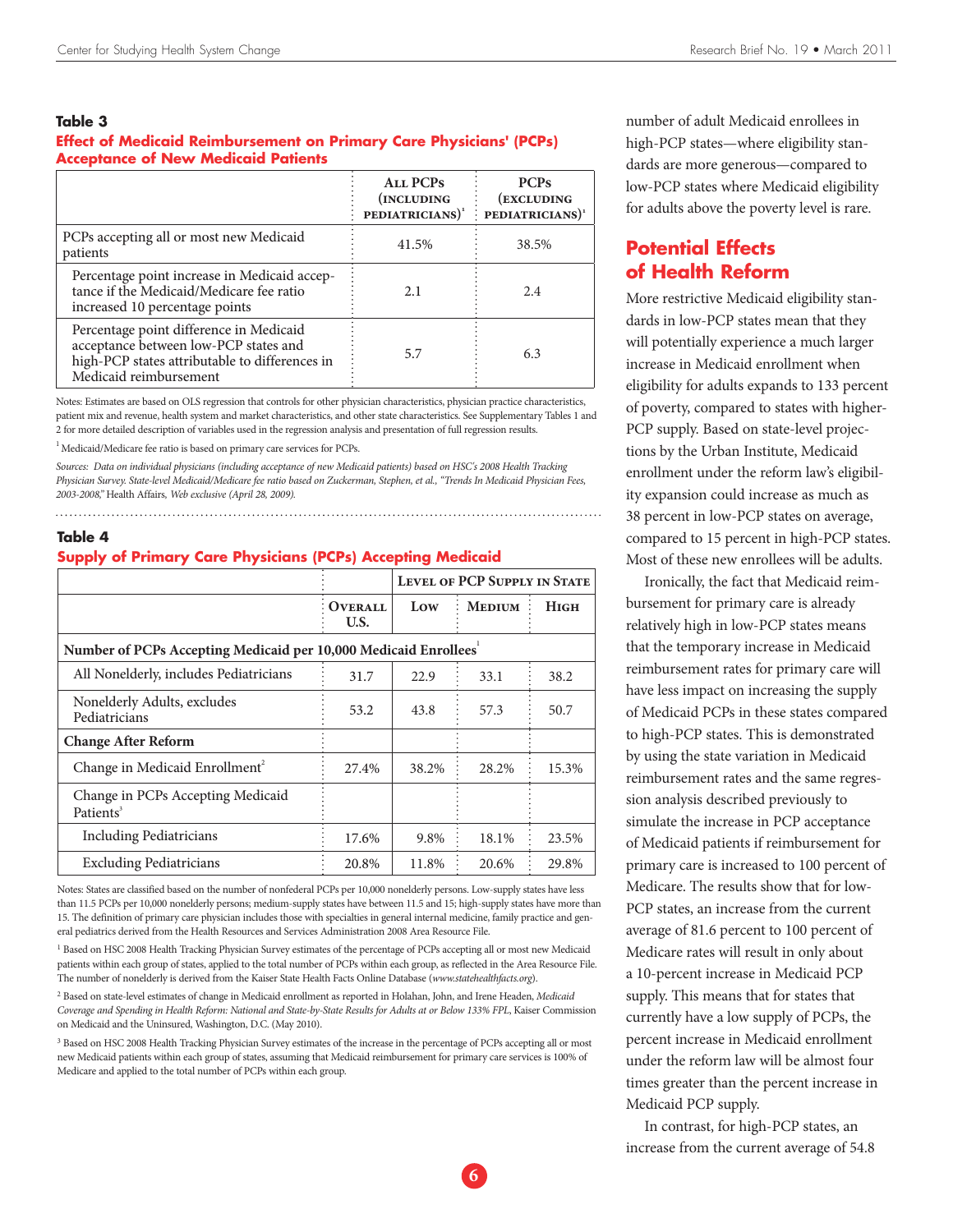percent to 100 percent of Medicare rates will result in a 23.5-percent increase in Medicaid PCP supply, gains that will likely exceed the increase in Medicaid enrollment. This reflects both low average reimbursement rates in high-PCP states—which means the effect of the reimbursement increase will be greater—and the higher number of adults who are currently eligible for and enrolled in Medicaid. In sum, Medicaid PCP supply will likely increase the most in states that already have the largest PCP supply relative to the Medicaid population, while shortages of PCPs for Medicaid enrollees are likely to grow even worse in states that already have low Medicaid PCP supply.

For the roughly half of the U.S. population who currently live in medium-PCP states, gains in enrollment will also exceed increases in Medicaid PCP supply in percentage terms, although the gap is not as large as for low-PCP states. Thus, most of the nation will likely observe Medicaid enrollment increases that exceed increases in Medicaid PCP supply.

## **Supply of Specialists**

State variation in the supply of medical and surgical specialists for Medicaid is similar to PCP supply. States that have high overall supply of PCPs also have a greater supply of specialists (see Table 5). Unlike for PCPs, however, a higher percentage of specialists (58.4%) in low-PCP states accept most or all new Medicaid patients, compared to medium- and high-PCP states—where 48.5 percent and 50.6 percent of specialists, respectively, accept most or all new Medicaid patients. Nevertheless, the supply of specialists accepting Medicaid patients relative to the number of Medicaid enrollees is still much higher in high-PCP states (92.1 specialists per 10,000 nonelderly Medicaid enrollees compared to 59.5 in low-PCP states).

Medicaid reimbursement levels for spe-

#### **Table 5**

#### **Supply of Medical and Surgical Specialists Accepting Medicaid**

|                                                                                                 |                        | LEVEL OF PCP SUPPLY IN STATE |            |             |
|-------------------------------------------------------------------------------------------------|------------------------|------------------------------|------------|-------------|
|                                                                                                 | <b>OVERALL</b><br>U.S. | Low                          | : Medium   | <b>HIGH</b> |
| Average Specialist Supply per 10,000<br>Nonelderly Persons in State, 2008                       | 23.7                   | 17.4                         | 22.2.      | 32.4        |
| Percentage of Specialists Accepting Most<br>or All New Medicaid Patients <sup>1</sup>           | 51.4%                  | 58.4%                        | $48.5\%$ * | $50.6\%$ *  |
| Number of Specialists Accepting Medicaid<br>Patients per 10,000 Medicaid Enrollees <sup>2</sup> | 69.9                   | 59.5                         | 65.7       | 92.1        |

\*Difference with low-PCP states is statistically significant at .05 level.

Notes: States are classified based on the number of nonfederal PCPs per 10,000 nonelderly persons. Low-supply states have less than 11.5 PCPs per 10,000 nonelderly persons; medium-supply states have between 11.5 and 15; high-supply states have more than 15. The definition of primary care physician includes those with specialties in general internal medicine, family practice and general pediatrics derived from the Health Resources and Services Administration 2008 Area Resource File.

<sup>1</sup> Based on 2008 HSC Health Tracking Physician Survey

<sup>2</sup> Based on 2008 HSC Health Tracking Physician Survey estimates of the percentage of medical and surgical specialists accepting all or most new Medicaid patients within each group of states, applied to the total number of specialists within each group, as reflected in the Area Resource File. The number of nonelderly Medicaid is derived from the Kaiser State Health Facts Online Database (*www.statehealthfacts.org*).

## cialists will not be affected under health reform, which means the supply of specialists accepting Medicaid is unlikely to change substantially. The number of specialists accepting Medicaid patients relative to the number of Medicaid enrollees will decrease in all states but will probably decrease the most in low-PCP states given higher potential growth in the Medicaid population.

## **Policy Implications**

To address potential PCP shortages for Medicaid patients as eligibility expands, the reform law also calls for a temporary increase in Medicaid reimbursement rates for primary care. However, states that currently have the fewest number of PCPs relative to the population—primarily in the South and Mountain West—already have Medicaid reimbursement rates close to or exceeding Medicare rates and, therefore, will see relatively little impact from the increased Medicaid reimbursement rates. States with low-PCP supply also tend to have a high uninsured rate and few adults above the federal poverty line who are currently eligible for Medicaid, so these states will likely have the greatest enrollment increases—and demand for medical carewhen the Medicaid eligibility expansions occur in 2014.

A limitation of this analysis is that the simulated rate increases assumed a permanent increase in Medicaid reimbursement relative to Medicare, while the rate increases specified in the law are limited to 2013 and 2014. The temporary nature of the rate increase may limit the incentive for more physicians to accept Medicaid patients, in which case the increase in Medicaid PCP supply will be less than shown in this analysis. While the federal government and/or states have the option of extending these increases beyond 2014, budgetary pressures and uncertainty about what shortages will develop when reform is implemented are likely to preclude decisions on extensions.

Other PPACA provisions are designed to increase the availability of primary care. For example, the law includes a 10 percent bonus in Medicare payments from 2011 to 2016 to PCPs for certain services. The law also includes incentives for medical students to choose primary care specialties through new scholarship and loan repayment programs and to practice at least initially in an underserved area. Under another PPACA provision, the U.S. Department of Health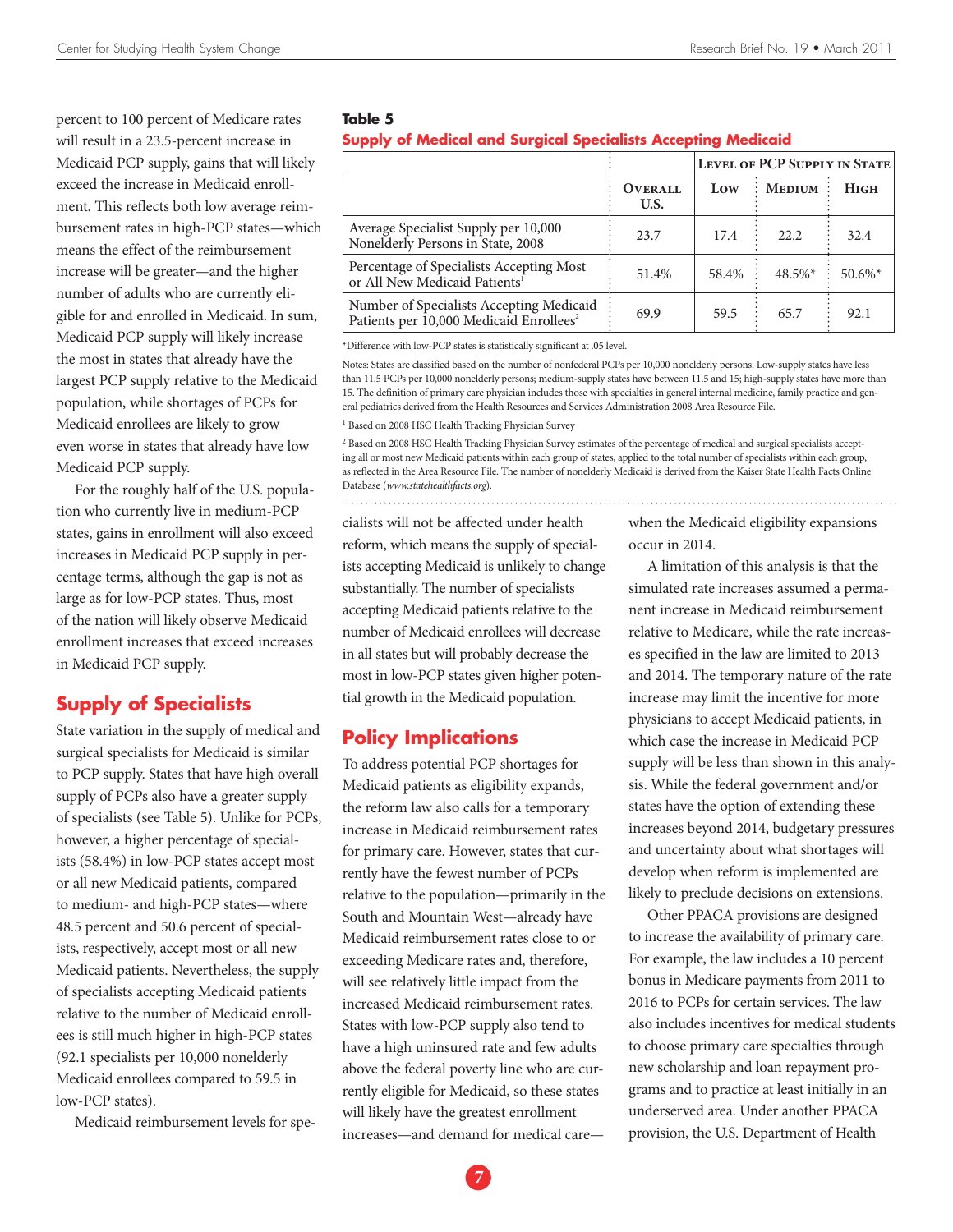

Efforts to increase the supply of nurse practitioners and other mid-level practitioners—such as through increases in the Nursing Student Loan Program and funding for nurse-managed health clinics—also are included in the law to address looming shortages in primary care.

and Human Services (HHS) could choose to address geographic PCP disparities by redistributing unfilled hospital residency positions for training primary care physicians and general surgeons. Addressing geographic disparities in primary care supply also could be included in the criteria that HHS develops to award grants to hospitals and medical schools for developing training programs in primary care specialties, including a program designed to recruit and train students likely to work in rural, underserved areas.

Efforts to increase the supply of nurse practitioners and other mid-level practitioners—such as through increases in the Nursing Student Loan Program and funding for nurse-managed health clinics—also are included in the law to address looming shortages in primary care. If nurse practitioners are to be used to address shortages in primary care, then it will be important to resolve issues around their scope of practice, or what they can do without direct involvement or supervision of a physician.

Currently, most southern states with low-PCP supply have some of the strongest restrictions on scope of practice for nurse practitioners—for example, they are not allowed to diagnose, treat or prescribe medicines to patients without the involvement of physicians, according to Kaiser State Health Facts. Such restrictions are likely to limit the ability of nurse practitioners to address primary care shortages, especially in rural areas that may have few or no physicians, although severe access problems may ultimately induce these states to ease scope-of-practice restrictions.

Nevertheless, it is doubtful that such measures alone will alleviate the shortages likely to be encountered in states with low-PCP supply and the largest increase in Medicaid enrollment. Low-PCP supply in these states likely developed over a long period as a consequence of their comparatively low family incomes, high uninsured rates, fewer academic medical centers and

fewer large cities, which made these states less attractive to physicians relative to the more-affluent and urbanized states of the Northeast. Prior research has shown that economic growth in an area increases the supply of physicians, but that such increases in supply lag economic growth by about 10 years.<sup>11</sup> While the PPACA may not directly increase economic growth, the large expansions in health insurance coverage in low-PCP states may have a comparable effect on the supply of physicians, making these states more attractive to physicians and other health care providers over time. Thus, the wide and growing disparities in PCP supply across states suggested by this study's results may moderate over time as health reform takes effect.

The measures of PCP acceptance of Medicaid patients in this analysis did not distinguish between fee-for-service and managed care patients. Managed care enrollment among Medicaid enrollees has increased to about 70 percent for all types of managed care (including primary care case management) and 46 percent for those in a comprehensive managed care plan. The analysis accounted for the overall amount of physicians' practice revenue based on capitated payments, as well as state differences in Medicaid managed care penetration, but there was no information in the survey data and no prior research on whether PCPs are more or less likely to accept Medicaid managed care vs. fee-forservice patients.

Shortages of PCPs willing to treat Medicaid patients could make it difficult for Medicaid managed care plans to recruit sufficient numbers of PCPs into their networks, although broader efforts to increase the integration and coordination of primary and specialty care may offset some of the shortages. For example, other research has shown that some PCPs do not accept Medicaid patients because they have difficulty obtaining specialty referrals, which a more integrated and coordinated approach

**8**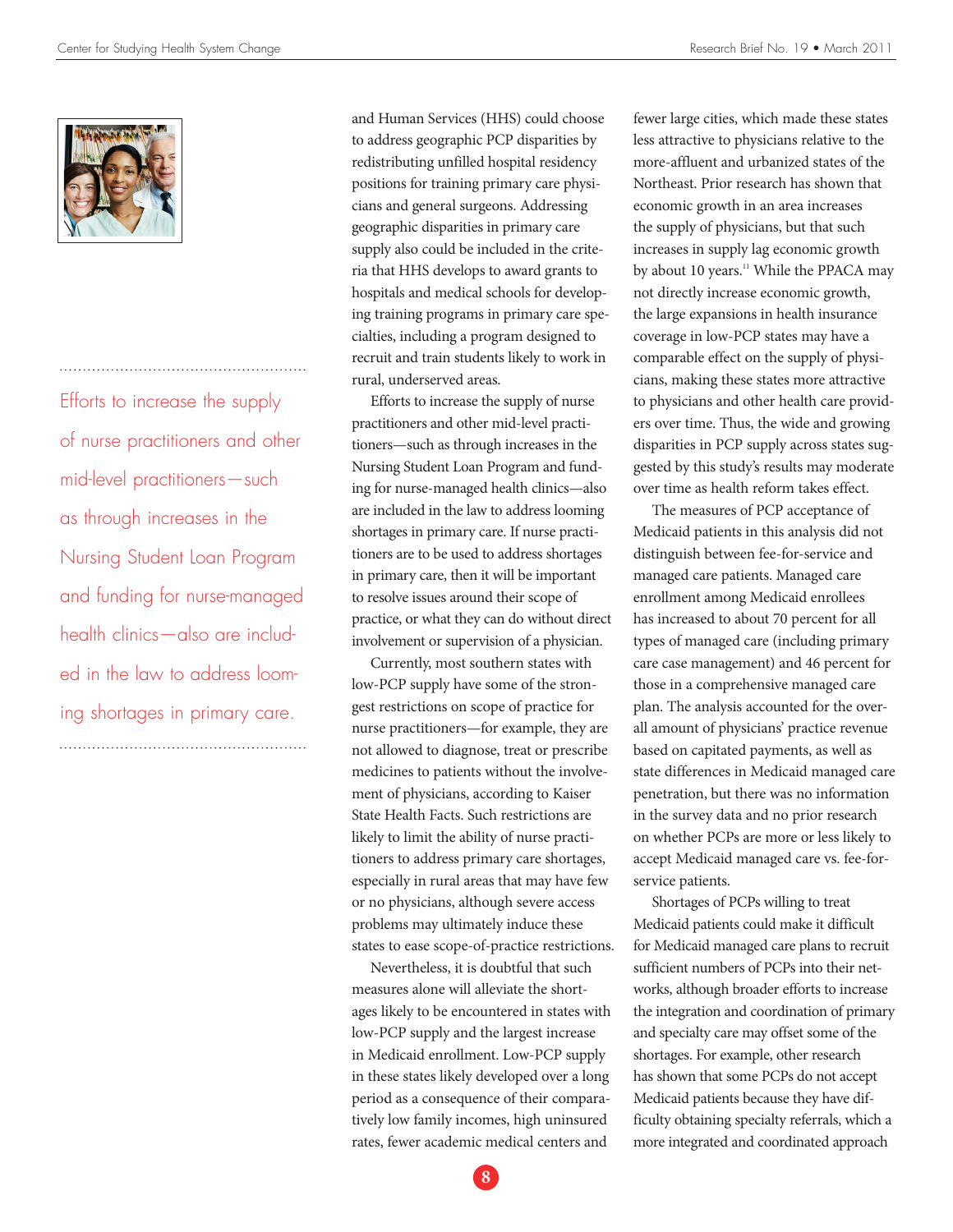

*Funding Acknowledgement*: *This research was supported by the Robert Wood Johnson Foundation.*



RESEARCH BRIEFS are published by the Center for Studying Health System Change.

600 Maryland Avenue, SW Suite 550 Washington, DC 20024-2512 Tel: (202) 484-5261 Fax: (202) 484-9258 www.hschange.org

President: Paul B. Ginsburg

to care delivery may mitigate.<sup>12</sup> More integrated and organized systems of care also can decrease Medicaid administrative burdens, which physicians also frequently cite as a reason for not accepting Medicaid patients.

Managed care plans also have flexibility to pay PCPs at higher rates than they would receive under fee-for-service Medicaid—a tool plans can use to recruit PCPs and other physicians into their networks. Shifting to new payment models, such as performancebased incentives and global payment—as some states already are experimenting with—may also permit higher payments to physicians without necessarily increasing program costs if successful, while at the same time improving patient access to medical homes and continuity of care.

As increases in reimbursement rates alone cannot increase the supply of Medicaid PCPs to levels necessary for the likely growth in the Medicaid population, combining payment reforms with delivery system reforms will ultimately be essential to meet the long-term challenges of increased demand and limited supply.

## **Notes**

- 1. Congressional Budget Office, "Letter to Nancy Pelosi on H.R. 4872, Reconciliation Act of 2010 (Final Health Care Legislation)," Washington, D.C. (March 20, 2010).
- 2. Boukus, Ellyn R., Alwyn Cassil and Ann S. O'Malley, *A Snapshot of U.S. Physicians: Key Findings From the 2008 Health Tracking Physician Survey,* Data Bulletin No. 35, Center for Studying Health System Change, Washington, D.C. (September 2009).
- 3. According to PPACA (Public Law No. 111- 148), as amended by Section 1202 of the Health Care and Education Reconciliation Act (Public Law No. 111-152), the higher Medicaid reimbursement rates are limited to physicians with a primary specialty designation of family medicine, general internal medicine or pediatric medicine. Primary care services eligible for higher reimbursement rates include those under the evaluation and management category as defined by the Healthcare Common Procedure Coding

System used by Medicare, as well as services related to immunization administration for vaccines and toxoids.

- 4. Cunningham, Peter J., and Jessica H. May, *Medicaid Patients Increasingly Concentrated Among Physicians,* Tracking Report No. 16, Center for Studying Health System Change, Washington, D.C. (August 2006).
- 5. Zuckerman, Stephen., Aimee F. Williams and Katherine E. Stockley, "Trends in Medicaid Physician Fees, 2003-2008," *Health Affairs*, Web Exclusive (April 28, 2009).
- 6. Holahan, John, and Irene Headen, *Medicaid Coverage and Spending in Health Reform: National and State-by-State Results for Adults at or Below 133% FPL,*  Kaiser Commission on Medicaid and the Uninsured, Washington D.C. (May 2010).
- 7. Cunningham, Peter J., and Len M.Nichols, "The Effects of Medicaid Reimbursement on the Access to Care of Medicaid Enrollees: A Community Perspective," *Medical Care Research and Review,* Vol. 62, No. 6 (2005).
- 8. For a discussion of the primary care services covered in the rate increase, see McGinnis, Tricia, Julie Berenson and Nikki Highsmith, *Increasing Primary Care Rates, Maximizing Medicaid Access and Quality,* Center for Health Care Strategies, Inc., Hamilton, N.J. (January 2011).
- 9. Holahan and Headen (2010).
- 10. This is determined by multiplying the difference in average Medicaid reimbursement rates (relative to Medicare) between lowand high-PCP states (27 percentage points) to the regression coefficient (0.214).
- 11. Cooper, Richard A., Thomas E. Getzen and Prakash Laud, "Economic Expansion Is a Major Determinant of Physician Supply and Utilization," *Health Services Research*, Vol. 38, No. 2 (April 2003).
- 12. Sommers, Anna S., Julia Paradise and Carolyn Miller, *Assessing System Capacity to Serve More Medicaid Patients: Perspectives from Primary Care Physicians,* forthcoming from the Kaiser Commission on Medicaid and the Uninsured, Washington, D.C.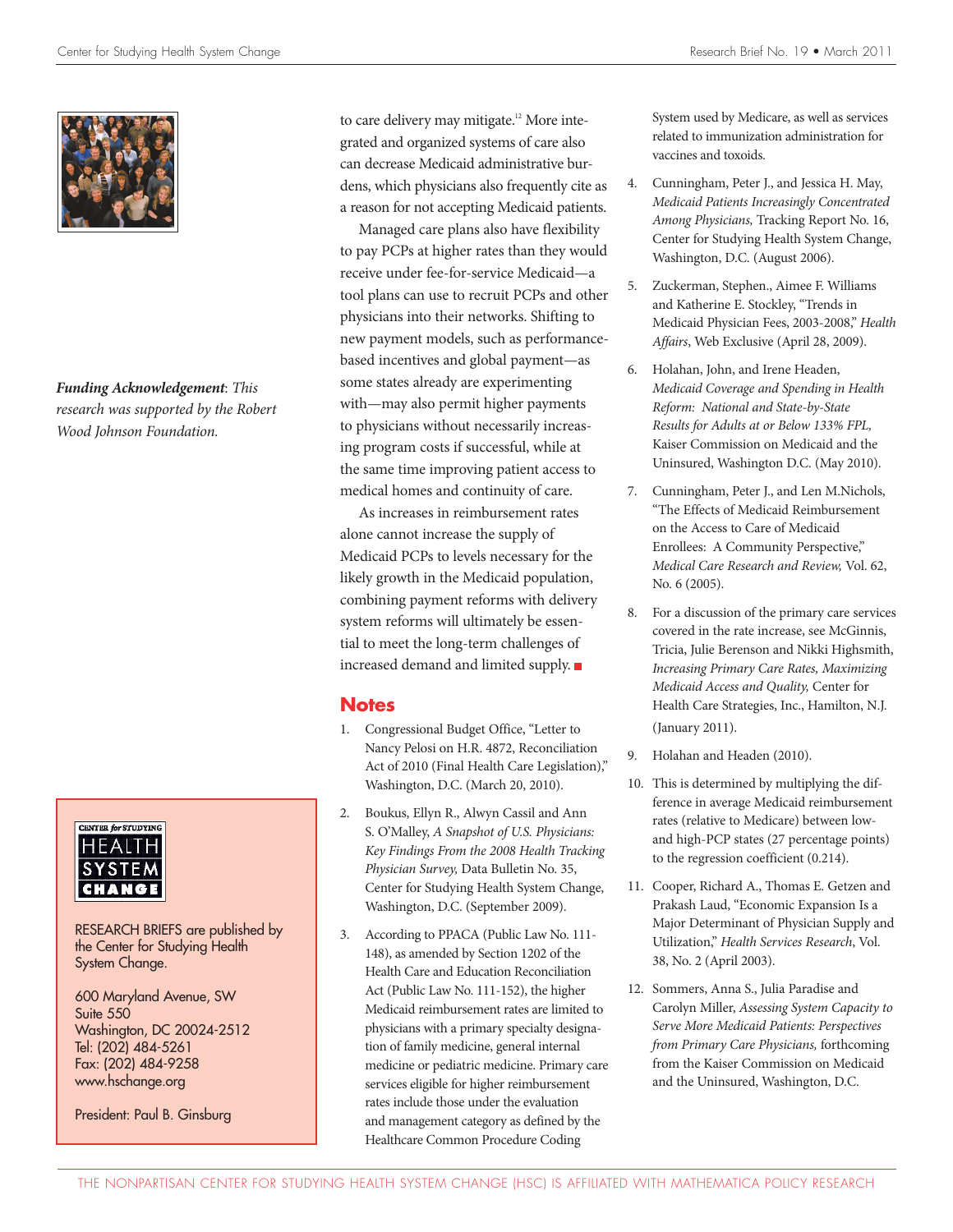## **State Variation in Primary Care Physician Supply: Implications for Health Reform Medicaid Expansions Supplementary Tables**

#### **Supplementary Table 1**

#### **Means and Proportions for Variables Used in Regression Analysis for Probability of Primary Care Physicians (PCPs) Accepting Most or All New Medicaid Patients, by Overall PCP Supply in the State**

|                                                                            | LEVEL OF PCP SUPPLY IN STATE |               |                  |                                                                          | LEVEL OF PCP SUPPLY IN STATE |               |              |
|----------------------------------------------------------------------------|------------------------------|---------------|------------------|--------------------------------------------------------------------------|------------------------------|---------------|--------------|
|                                                                            | Low                          | <b>MEDIUM</b> | HIGH             |                                                                          | Low                          | <b>MEDIUM</b> | Нісн         |
| State Medicaid Fees for Primary Care Services, as a                        | 0.816                        | $0.643*$      | $0.548*$         | Mix of Patients and Revenue in Practice                                  |                              |               |              |
| <b>Percentage of Medicare Fees</b>                                         |                              |               |                  | Percent Black                                                            | 16.4                         | $12.5*$       | 16.5         |
| <b>Physician Characteristics</b>                                           |                              |               |                  | Percent Hispanic                                                         | 17.1                         | 15.8          | $12.7*$      |
| Female (compared with male)                                                | 0.273                        | $0.342*$      | $0.396*$         | Percent Asian                                                            | 3.6                          | $6.1*$        | $7.7*$       |
| Race/Ethnicity (compared with white)                                       |                              |               |                  | Percent with Chronic Conditions                                          | 54.3                         | 54.1          | 53.8         |
| Black                                                                      | 0.045                        | 0.028         | 0.056            | Percent that Speak Language other than English                           | 4.8                          | 4.8           | 5.5          |
| Hispanic                                                                   | 0.075                        | 0.066         | $0.039*$         | Percent of Revenue from Medicaid                                         | 18.5                         | 16.6          | 16.6         |
| Asian                                                                      | 0.163                        | 0.179         | 0.195            | Percent of Revenue from Medicare                                         | 29.7                         | 29.7          | 30.6         |
| Other                                                                      | 0.013                        | 0.022         | 0.004            | Percent of Revenue that is Capitated                                     | 8.4                          | $18.5*$       | $15.6*$      |
| Is D.O. (compared with M.D.)                                               | 0.067                        | $0.096*$      | $0.093*$         | Number of Hours of Charity Care in Previous Month                        | 5.4                          | $3.9*$        | 4.3          |
| U.S. Trained (compared with IMG)                                           | 0.769                        | 0.745         | $0.659*$         | <b>Health System, Market Characteristics</b>                             |                              |               |              |
| Board Certified                                                            | 0.882                        | 0.876         | 0.902            | Physician Perceives that Area is Very Competitive                        | 0.230                        | 0.229         | 0.205        |
| Specialty (compared with pediatrics)                                       |                              |               |                  | Median Income in Zip Code Area                                           | \$52,256                     | \$59,920*     | \$69,641*    |
| Internal Medicine                                                          | 0.300                        | 0.324         | $0.444*$         | PCPs per 10,000 Persons in County                                        | 11.4                         | $14.4*$       | $18.8*$      |
| <b>Family Practice</b><br>Number of Weeks Practiced in 2007                | 0.501<br>47.5                | 0.496<br>47.1 | $0.331*$<br>47.0 | Number of General, Short-Term Hospital Beds per 10,000 Persons in County | 28.2                         | 28.5          | 28.2         |
| Number of Hours in Patient Care in Past Week                               | 42.1                         | $40.0*$       | $39.1*$          | Type of Metro Area (compared to large metro area)                        |                              |               |              |
| <b>Practice Characteristics</b>                                            |                              |               |                  | Small Metro Area                                                         | 0.365                        | $0.263*$      | $0.238*$     |
| Practice Type (compared to solo/2 physician practice)                      |                              |               |                  | Micropolitan Area                                                        | 0.114                        | $0.089*$      | $0.056*$     |
| Group Practice (3-10 physicians)                                           | 0.284                        | 0.265         | 0.265            | Rural Area                                                               | 0.081                        | 0.071         | $0.023*$     |
| Group Practice (11-50 physicians)                                          | 0.099                        | 0.105         | 0.084            | <b>Census Region (compared to Northeast)</b>                             |                              |               |              |
| Group Practice (>50 physicians)                                            | 0.063                        | $0.111*$      | 0.051            | Midwest                                                                  | 0.083                        | $0.401*$      | $\mathbf{0}$ |
| Group/Staff Model HMO                                                      | 0.027                        | $0.076*$      | 0.019            | South                                                                    | 0.740                        | $0.217*$      | $0.132*$     |
| Academic Medical Center                                                    | 0.020                        | 0.020         | $0.050*$         | West                                                                     | 0.177                        | $0.364*$      | $0.026*$     |
| Hospital                                                                   | 0.019                        | 0.028         | $0.048*$         | <b>Other State Characteristics</b>                                       |                              |               |              |
| Clinic/Health Center                                                       | 0.059                        | 0.066         | 0.063            | Percent of Nonelderly Enrolled in Medicaid/SCHIP                         | 16.9                         | 16.2          | 17.4         |
| Ownership of Practice (compared to non-owner)                              |                              |               |                  | Percent of Nonelderly Enrolled in Private Insurance                      | 59.3                         | $64.0*$       | $67.6*$      |
| Full Owner                                                                 | 0.356                        | $0.291*$      | 0.379            | Percent of Nonelderly Enrolled in Medicare                               | 4.0                          | $3.3*$        | $2.1*$       |
| Part Owner                                                                 | 0.233                        | 0.269         | 0.204            | Percent of Medicaid Enrollees in Managed Care                            | 76.1                         | $68.3*$       | $69.7*$      |
| Income in 2007 from Practice of Medicine<br>(compared to less than \$100K) |                              |               |                  |                                                                          |                              |               |              |
| \$100K to \$150K                                                           | 0.307                        | 0.343         | $0.385*$         |                                                                          |                              |               |              |
| \$150K to \$200K                                                           | 0.280                        | 0.250         | $0.198*$         |                                                                          |                              |               |              |
| \$200K to \$250K                                                           | 0.112                        | 0.120         | 0.097            |                                                                          |                              |               |              |
| \$250K to \$300K                                                           | 0.080                        | $0.051*$      | 0.053            |                                                                          |                              |               |              |
| More than \$300K                                                           | 0.063                        | $0.044*$      | $0.030*$         |                                                                          |                              |               |              |

\*Difference with with low-supply states is statistically significant at .05 level.

Notes: States are classified based on the number of nonfederal PCPs per 10,000 nonelderly persons. Low-supply states have less than 11.5 PCPs per 10,000 nonelderly persons; medium-supply states have between 11.5 and 15; high-supply states have more than 15. The definition of primary care physician includes those with specialties in general internal medicine, family practice and general pediatrics derived from the Health Resources and Services Administration 2008 Area Resource File.

Sources: (1) Level of PCP supply in state based on the Health Resources and Services Administration 2008Area Resource File; (2) Average Medicaid/Medicare fee ratio is derived from Zuckerman, Stephen, et al., "Trends In Medicaid Physician Fees, 2003-2008," Health Affairs, Web exclusive (April 28, 2009); (3) physician characteristics from the 2008 HSC Health Tracking Physician Survey; and (4) all other esti*mates obtained through Kaiser State Health Facts Online Database (*www.statehealthfacts.org*).*